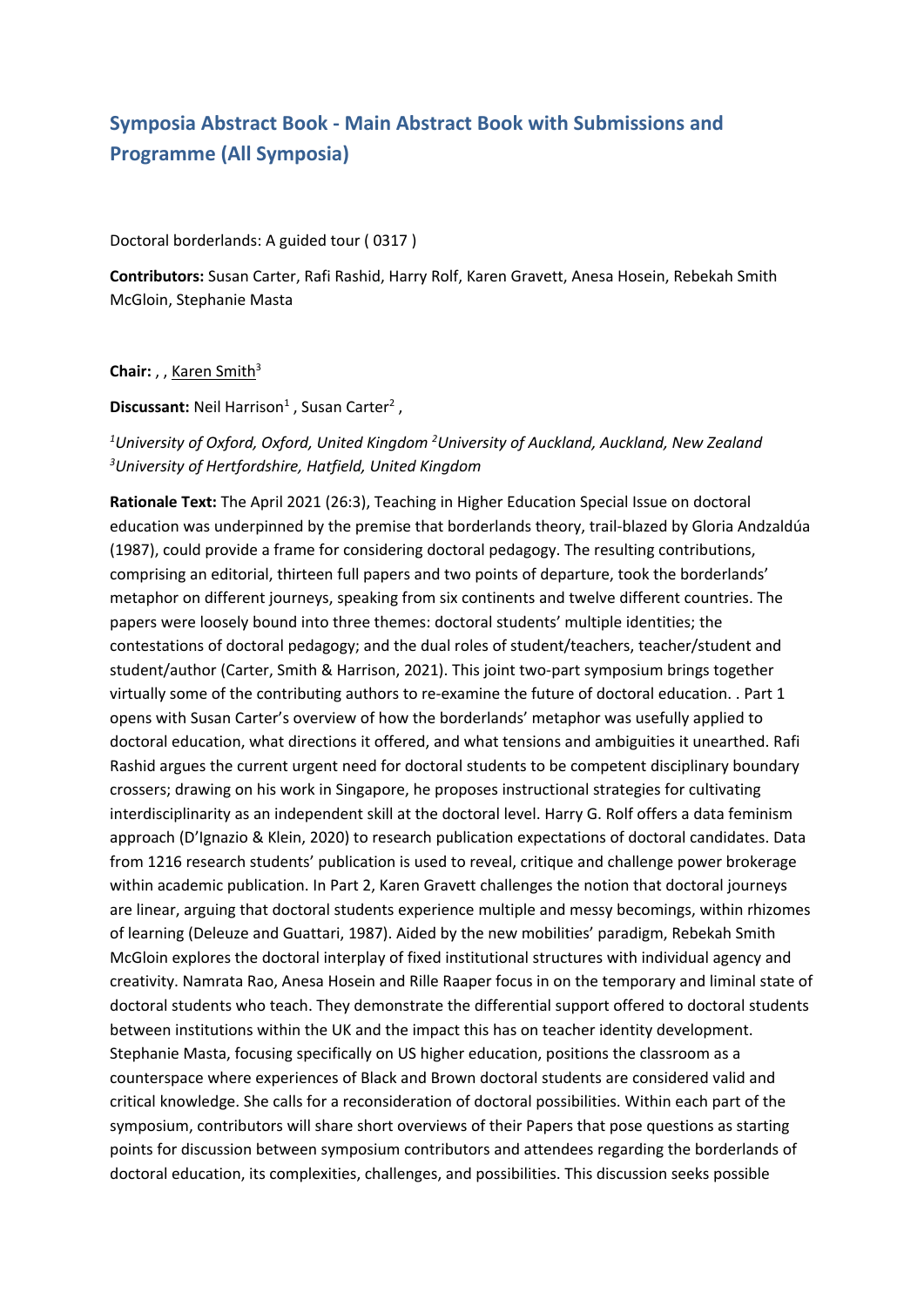future directions for doctoral pedagogy, research and development.

## **Linked Submissions:**

Doctoral students navigating the borderlands of academic teaching in an era of precarity ( 0354 )

Namrata Rao<sup>1</sup>, <u>Anesa Hosein<sup>2</sup>, Rille Raaper</u><sup>3</sup>

*1 Liverpool Hope University, Liverpool, United Kingdom <sup>2</sup> University of Surrey, Guildford, United Kingdom <sup>3</sup> Durham University, Durham, United Kingdom*

**Research Domain:** Postgraduate Scholarship and Practice (PGSP)

**Paper Abstract:** <p style="text-align:justify">Neoliberalisation of academia has led to an increasing recruitment of doctoral students in teaching roles. Whilst there is evidence of doctoral students being engaged in university teaching and the reasons for doing so, there is <sup>a</sup> pressing need to understand their experiences to develop effective support practices for their emerging roles as teachers. Using borderlands theory as <sup>a</sup> lens, the thematic analysis of case study data from doctoral students in two English universities indicates that although they were navigating similar borderlands, the structural inequalities posed by their institutions led to differential support for their teaching roles and teacher identity development. The paper highlights the need for aligning doctoral roles to academic roles. It concludes by challenging the precarious support available for doctoral students and proposes recommendations for the holistic development of doctoral students as competent and successful teachers (and researchers) in an increasingly precarious academia.

Classroom Counterspaces: Centering Brown and Black Students in Doctoral Education ( 0364 )

Stephanie Masta<sup>1</sup>

*1 Purdue University , West Lafayette, IN, The United States of America*

**Research Domain:** Postgraduate Scholarship and Practice (PGSP)

**Paper Abstract:** Campus counterspaces exist as spaces where Brown and Black students can promote their own learning, and where their experiences as Brown and Black people are considered valid and  $c$ ritical knowledge. Drawing from Anzald & uacute; a & rsquo; s borderlands theory, this paper reveals that classroom counterspaces recognize the complexity of Brown and Black identity, push back against whiteness, and support Brown and Black students' vulnerable and honest perspectives on the academy. These findings highlight areas where instructors can rethink their pedagogical approaches to create classroom counterspaces, and suggest that classroom counterspaces also push against the hegemony found in current U.S. higher education.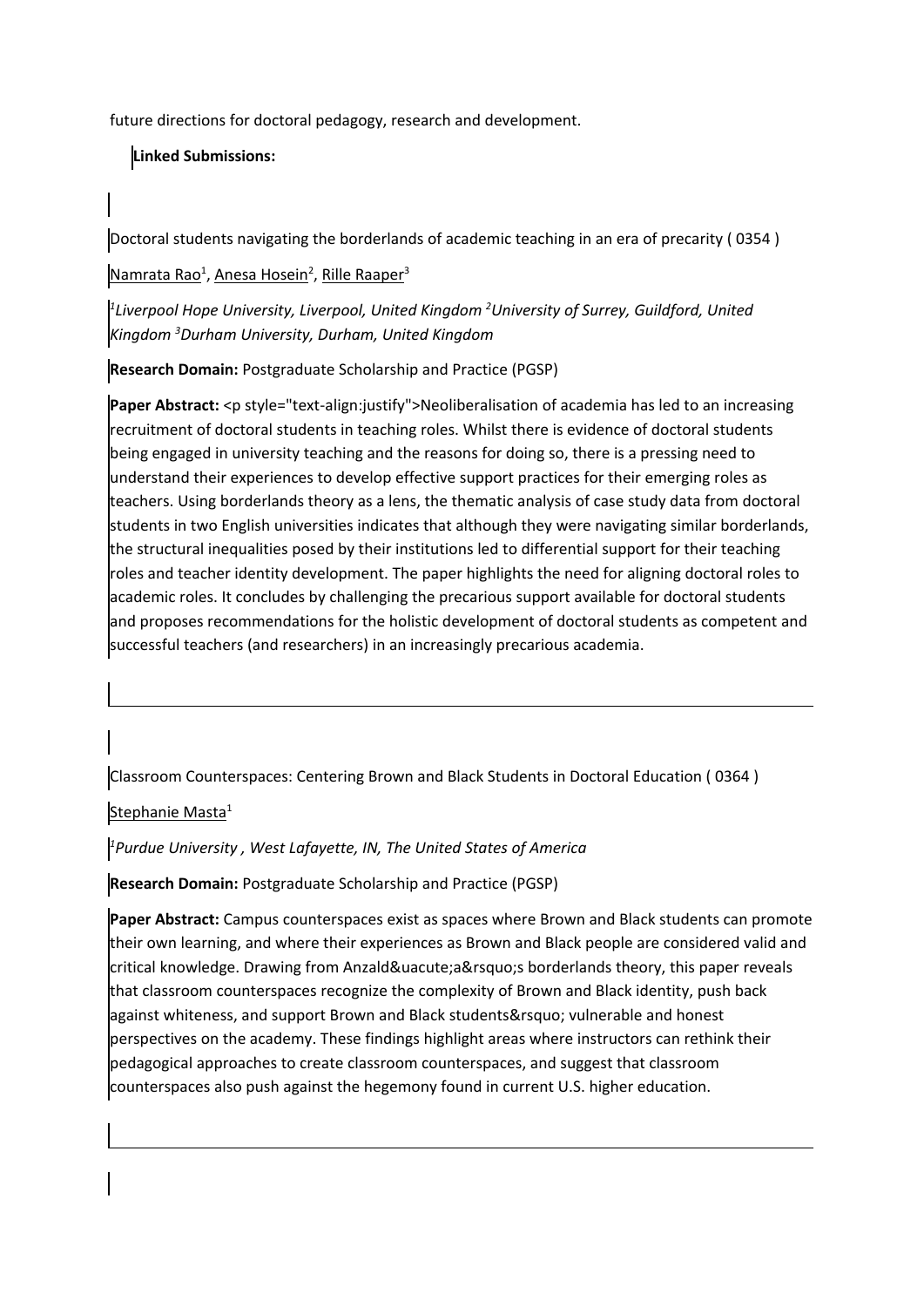Re-imagining doctoral pedagogies and temporal practices in higher education ( 0380 )

#### Karen Gravett $^{\rm 1}$

#### *1 University of Surrey, Guildford, United Kingdom*

**Research Domain:** Postgraduate Scholarship and Practice (PGSP)

**Paper Abstract:** <p style="text-align:justify">What it is to be <sup>a</sup> PhD student and what it means to do <sup>a</sup> PhD is changing. Student numbers have increased and diversified, and there has been <sup>a</sup> flourishing of new routes of doctoral study. In this paper I discuss this changing context in order to rethink what we mean by doctoral education, what it might involve, what doctoral texts might look like, as well as thinking differently about researcher and supervisor identities. I employ two of Deleuze and Guattari's concepts: rhizome and becoming, to consider the value of attending to the messy becomings that researchers experience. Theory is put to work through drawing upon my own recent experiences as <sup>a</sup> doctoral researcher studying for <sup>a</sup> PhD by published works. However, I suggest that conceptualising doctoral study (and learning) as rhizomatic, with tentacular twists and turns, dead ends and red herrings, can offer value to all forms of doctorate.

Borderland theory: How would you apply this to doctoral education? ( 0421 )

Susan Carter<sup>1</sup>

*1 University of Auckland, Auckland, New Zealand*

**Research Domain:** Postgraduate Scholarship and Practice (PGSP)

**Paper Abstract:** Borderland theory is premised on <sup>a</sup> metaphor, <sup>a</sup> vivid metaphor that resonates with both high aspiration and awareness of considerable risk (Andzaldūa, 1987). Metaphor is great for teaching and learning—&Isquo;apt to seem peculiarly satisfying, intriguing, beautiful, or simply to have a kind of ''pull'' to it (Schön, 1963, 67). This paper is <sup>a</sup> provocation for further discussion of the borderlands of doctoral teaching and learning (Carter, Smith and Harrison, 2021). At the end of this seminar, <strong>you&rsquo; Il be invited to</strong> <strong>talk about the metaphor of borderlands as it can apply to doctoral education.</strong> We $\&$ rsquo; Il critically apply the metaphor of borderlands to doctoral pedagogy. $<$ /p> <p>References</p> <p>Andzaldūa, G. (1987). <em>Borderlands/la frontera: The new Mestiza</em>. Spinsters/Aunt Lute.</p><p>Carter, S., Smith, K. & amp; Harrison, N. (2021). Working in the borderlands: Critical perspectives on doctoral education. <em>Teaching in Higher Education</em>, 26(3): 283-292.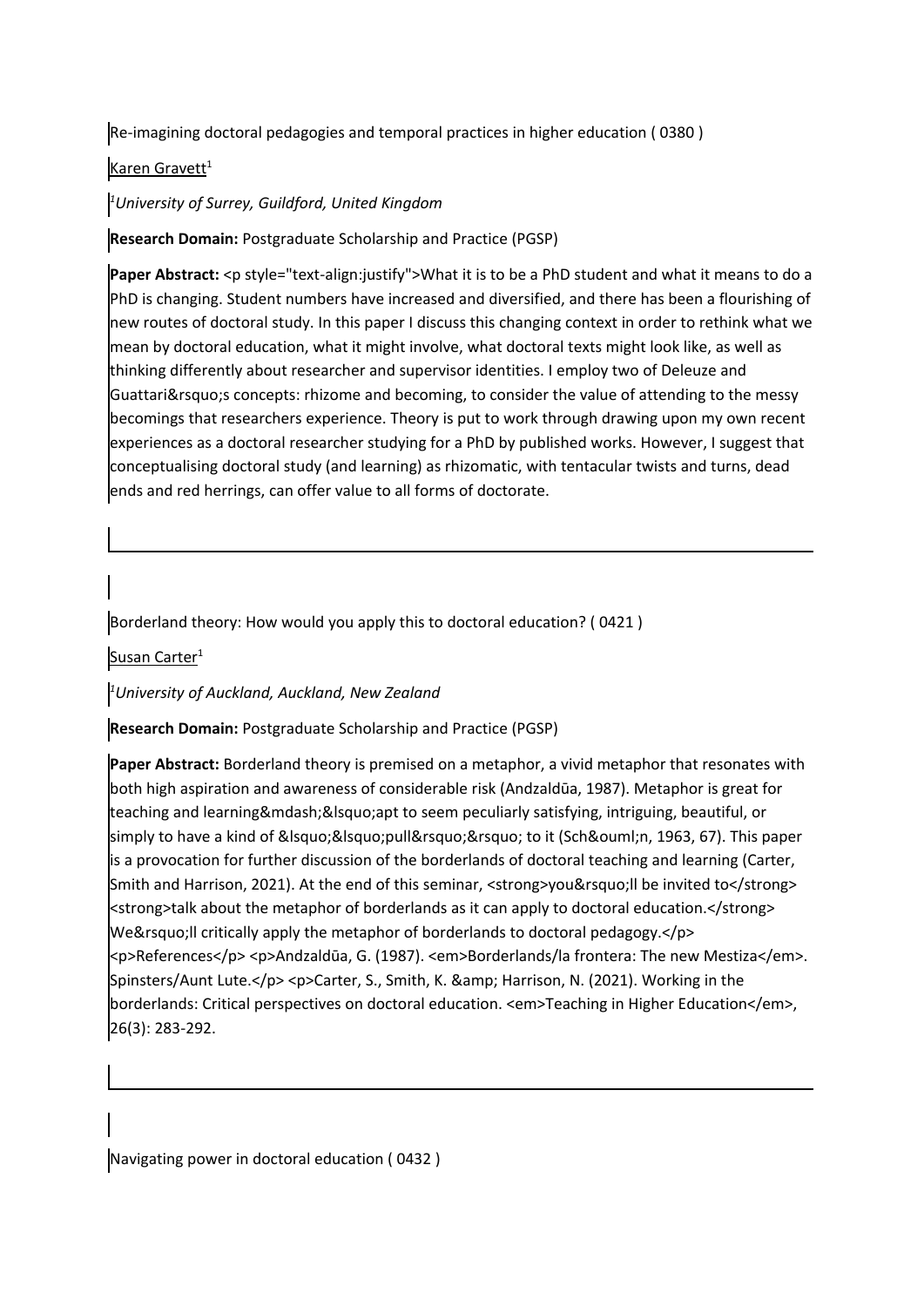### <u>Harry G. Rolf</u> $^1$

*1 Australian National University (ANU), Canberra, Australia*

**Research Domain:** Postgraduate Scholarship and Practice (PGSP)

**Paper Abstract:** The prevalence of publication pedagogy in doctoral education and its emphasis on knowledge production is increasingly making doctoral students the subject of research performance and productivity measures, creating <sup>a</sup> borderland which they must cross in order to achieve academic success. Navigating this contradictory and conflicting space requires them to overcome invisible power structures and taken-for-granted pedagogical practices. To aid in this crossing the paper demonstrates the use of network diagrams for mapping the borderland, using 1216 publications by research masters and doctoral students at the University of Tasmania from 2007 to 2015. A data feminist approach is followed to examine and challenge power made visible by borderland maps, and conscientiously engage with issues of quality, practice, and culture in knowledge production.

Reforming <sup>a</sup> STEM Doctoral Curriculum to Promote Interdisciplinary Border-Crossing ( 0458 )

Rafi Rashid<sup>1</sup>

*1 National University of Singapore, Singapore, Singapore*

**Research Domain:** Postgraduate Scholarship and Practice (PGSP)

**Paper Abstract:** To confront the major challenges of the 21<sup>st</sup> century, doctoral students need to be able to think and work across disciplinary boundaries. I have been inspired by metaphors for interdisciplinarity to develop new strategies to cultivate an interdisciplinary mindset amongst my students in Singapore. In particular, the border-crossing metaphor likens disciplines to countries with well-defined borders, and suggests that border-crossing necessitates the presence of guides to help students and travellers alike to complete their arduous journey. Since the publication of my Point-of Departure article, I have contributed to major curricular reforms at my institution to align our programme with evolving national educational and research policies. Thus, in my presentation, I will present the above strategies and outline the additional changes we are making to our curriculum, namely condensing our 2-year taught component into <sup>a</sup> single 13-week semester while prioritizing interdisciplinarity, the norms of good scientific practice, and effective communication.

A new mobilities approach to re-examining the doctoral journey: mobility and fixity in the borderlands space ( 0536 )

Rebekah Smith McGloin<sup>1</sup>